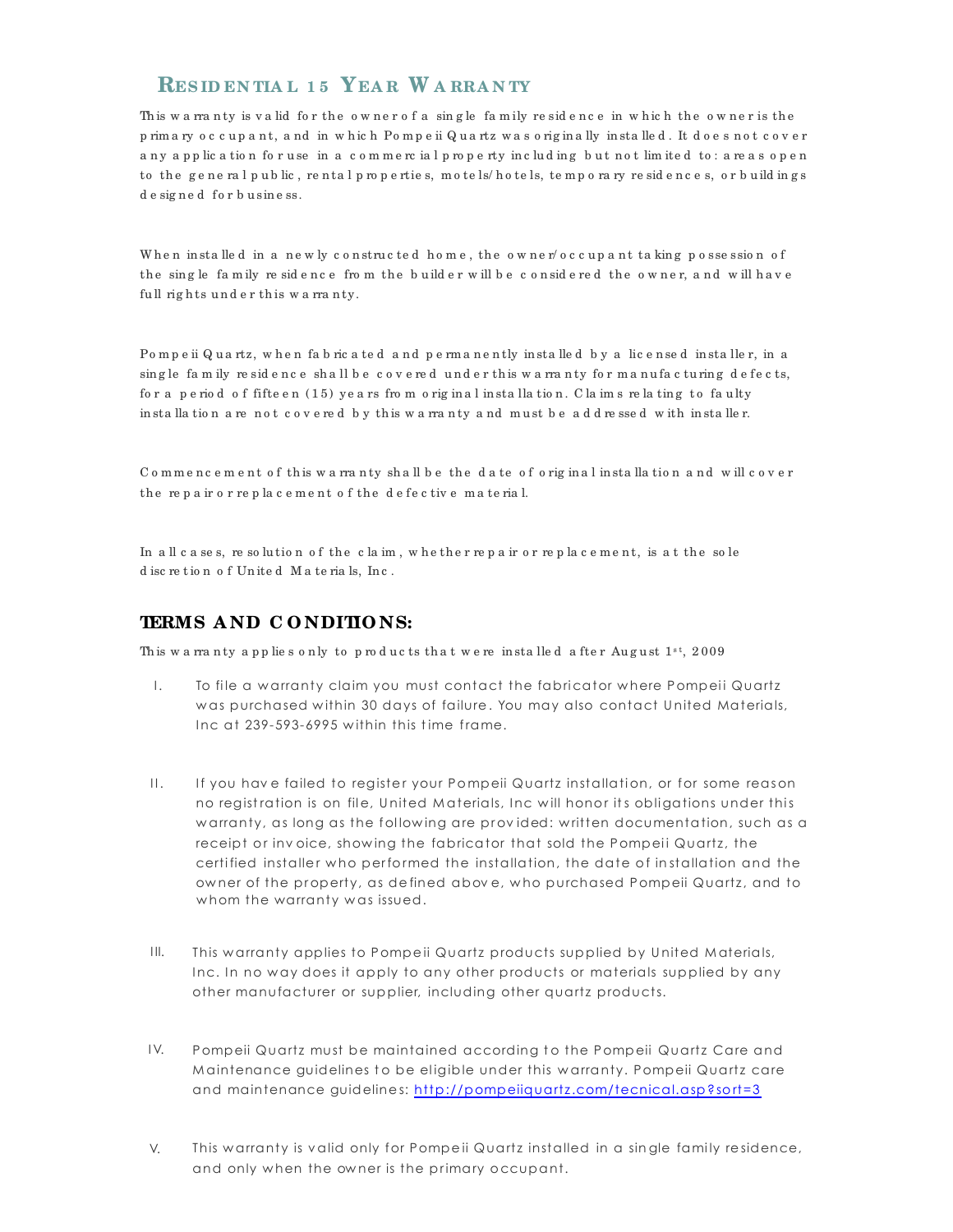- This warranty is valid only when Pompeii Quartz was permanently installed and has not been mov ed from its original installation. VI.
- This warranty only covers materials that have been paid in full.  $VII.$
- the claim. You must additionally agree to cooperate in their effort to satisfy the In order to receive redress under your warranty claim, you must grant access to obligations of this w arranty. United Materials, Inc or its authorized agents to inspect and assess the validity of  $VIII.$
- United Materials, Inc will repair or replace, at its discretion, material covered under this warranty that failed due to manufacturing defect.  $IX.$
- In the event of replacement, exact color match to claimed material is not guaranteed, due to v ariations in the manufacturing process. X.
- incidental costs that may be associated with the removal or reinstallation of This warranty covers the replacement of the defective material. It does not cover labor, removal, fabrication, or installation of material, nor does it cover any other material covered under this warranty.  $X \cup$
- This warranty is transferable only under the following conditions: the initial owner, as defined above, must have registered the warranty with United Materials, Inc, the registered owner must submit in writing, to United Materials, Inc, the name and phone number of the new owner, as well as the address of the single family residence where Pompeii Quartz is installed. In all cases, the new owner must follow the warranty guidelines for care and use in order to receive benefits under this warranty.  $XII.$
- Any warranty that has been transferred will be prorated. That warranty will be valid for only ten (10) years from the original installation date.  $XIII.$
- make any claims or promises outside of this document on behalf of United United Materials, Inc is the final arbiter of all claims and interpretations made against this warranty and its determination shall be final. No one is authorized to Materials, Inc. X I V.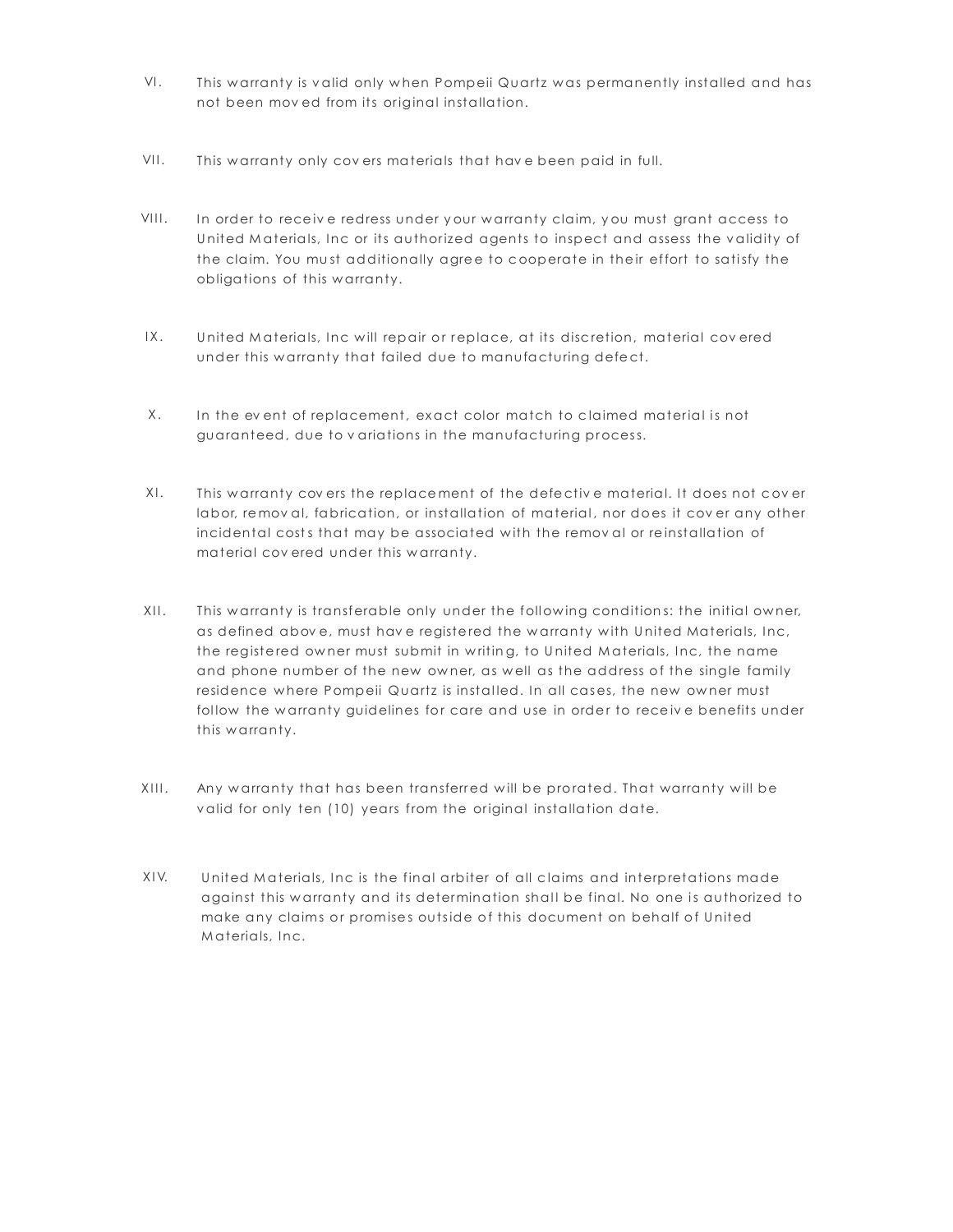# **Exclusio ns**

- A. This warranty does not cover any application for use in a commercial property, including but not limited to: areas open to the general public, rental properties, motels/hotels, temporary residences, or buildings designed for business.
- B. Pompeii Quartz is designed to provide a lifetime of use. However, improper use, application, or installation will shorten the lifespan of the product and as such will not be covered by this warranty. Such actions include, but are not limited to: mishandling of the product, excessive heat, exposure to weather, physical or chemical abuse, improper care and maintenance, and failure to follow proper installation practices.
- C. This warranty covers interior installations only.
- D. This warranty does not cover scratches or marring by chemicals, impact damage, or seam appearance or performance.
- E. This warranty does not cover applications where Pompeii Quartz is used as flooring material.
- F. This warranty does not cover damage caused while securing mechanical fasteners directly to the product.
- G. This warranty does not cover damage to the product caused by the installation of sinks and/or hardware.
- H. This warranty does not cover mitered edges where the joints were not correctly cut.
- I. Impact damage, such as cracks or chips, is not covered by this warranty.
- routine maintenance and daily care. Pompeii Quartz care and maintenance J. This warranty does not cover routine maintenance, such as the removal of water spots and stains, or damage that could have been avoided by performance of guidelines are av ailable at: http://pompeiiquartz.com/tecnical.asp?sort=3
- K. This warranty does not cover failures due to inadequate support of the installation, including, without limitation: base structures, as well as ov erhangs in excess of 12" for 3cm material.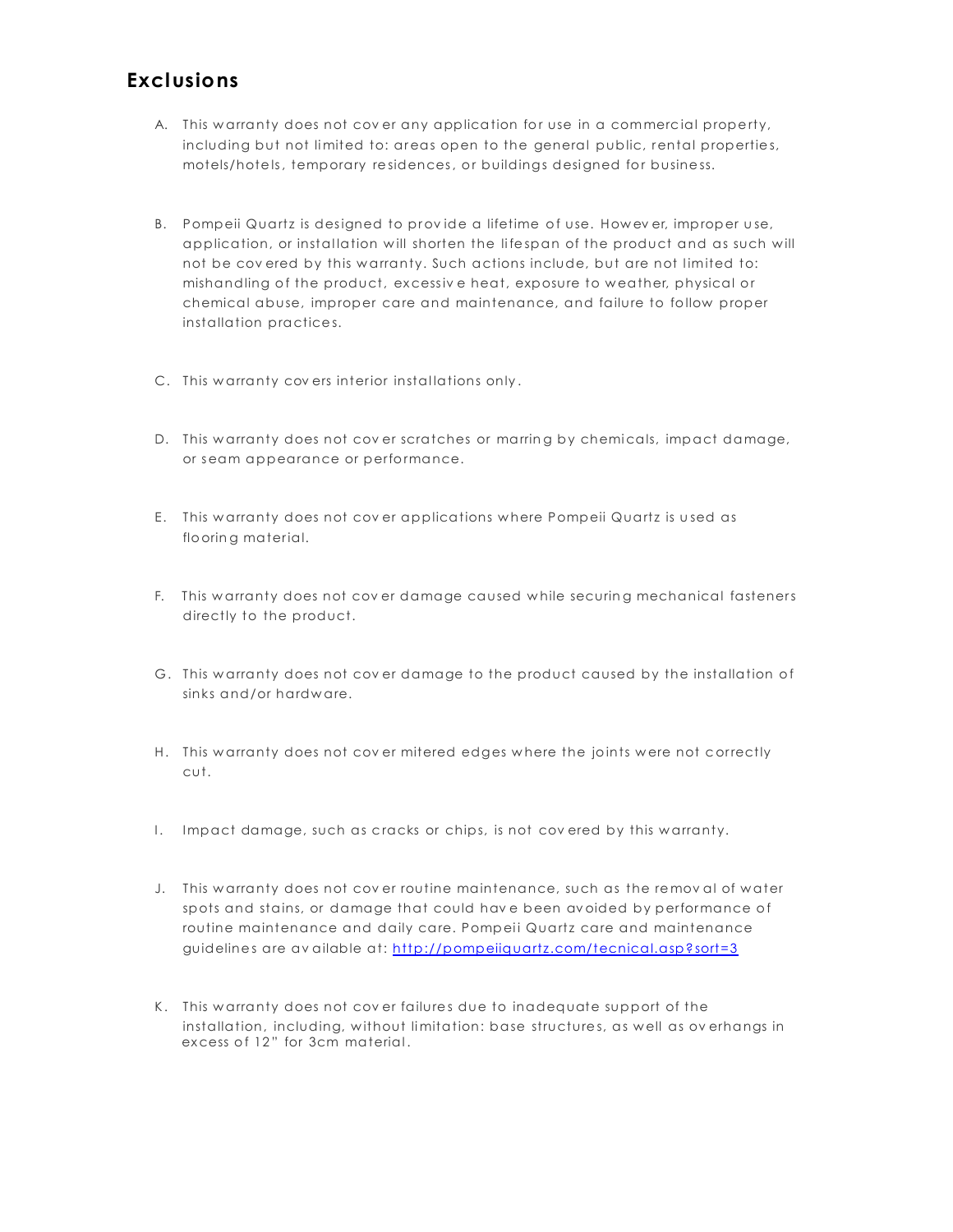- L. This warranty does not cover damage that is the result of "dry" cutting or polishing, such as chips and cracks.
- M. This warranty does not cover installations of Pompeii Quartz, by non licensed in stalle rs.
- N. This warranty does not cover failures that are the result of the fabricator or installer deviating from the recommended installation guidelines put forth by United Materials, Inc for Pompeii Quartz.
- Materials, Inc. Any defects that were identifiable through the visual inspection O. Fabricators, as part of the fabrication and installation process are required to visually inspect each slab, both prior to fabrication and again prior to installation, using the inspection criteria provided to them for Pompeii Quartz by United process, but were installed anyway, are the responsibility of the fabricator and will not be covered under this warranty.
- P. This warranty does not cover any damage or flaws in the material that are the result of the structural degradation or modification by the fabricator including but not limited to: bending, curving, milling or reducing the thickness of the material.
- those colors listed by United Materials, Inc as "honed" in the brochures, sample books and on the website will be eligible under this warranty. Q. This warranty does not cover any alteration of the finishes applied by the factory. The fabricator will be solely responsible for any issues that arise from the modification of the factory finish, specifically the creation of honed finishes. Only
- honed surface in your home. You may view the Pompeii Quartz Care instructions at: http://pompeiiquartz.com/tecnical.asp?sort=3 R. Honed finishes will show wear marks from day to day use. Those marks are considered normal when dealing with a honed finish and will not be covered by this warranty. United Materials, Inc wants you to get years of satisfaction from Pompeii Quartz. Please be sure to read and understand all aspects of having a
- S. This w arranty does not cov er labor, remov al, fabrication, or installation of material, nor does it cover any other incurred costs that may be associated with the removal or reinstallation of material covered under this warranty.
- T. Although man made, each slab of Pompeii Quartz is unique. Examples provided to customers and dealers may not be an exact match in color, hue, shape, or distribution of quartz to what is installed on any given application due to variations both in the natural properties of quartz, and the manufacturing process. These variations from the samples viewed will not be covered under this w arranty.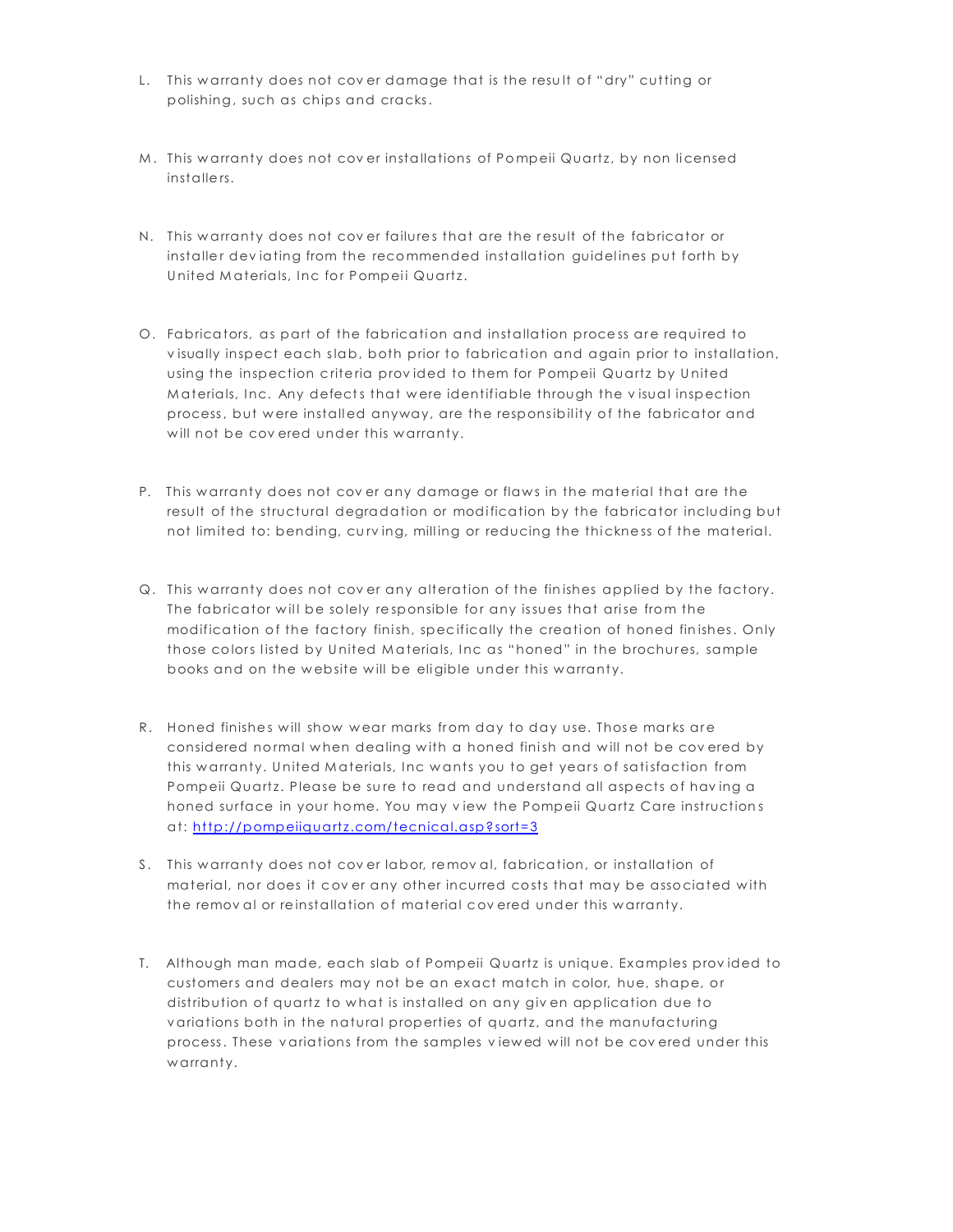- U. Sp o ts or b le m ishes le ss than  $16$ mm  $(5/8)$  are a natural part of the manufacturing p rocess, a re not considered flaws, and will not be covered under the warranty.
- V. This wa rranty does not cover any damage that may be incurred while the material is stored or in stalled on a construction site prior to the "owner" taking possession. Nordoes this warranty cover any damage done to the material as a result of a re m o d e l p ro c e ss.

United Materials, Inc is not responsible for damage or injury caused in whole or in part by acts of  $G$  od, job site conditions, and architectural/engineering design, structural m o v e m e n t, a c ts o f v a n d a lism o r a c c id e n ta l in c id e n c e s.

United Materials, Inc shall not be responsible in either contract or tort for any loss of d ire c t, in d ire c t, c o n se q u e n tia l, in c id e n ta l, sp e c ia l, e xe m p la ry, o r p u n itiv e d a m a g e s a rising out of the use or the inability to use the products covered by this warranty. Some sta te s do not a llow exc lu sion or limita tion of incidental damages, so the above limita tions o r e xc lu sio n s m a y n o t a p p ly to yo u .

THE FO REG O ING IS THE C O MPLETE W ARRANTY FO R PO MPEII Q UARTZ AND SUPERSEDES ALL O THER W ARRANTIES AND REPRESENTATIO NS, W HETHER O RAL O R W RITTEN. EXC EPT AS EXPRESSLY SET FO RTH ABO VE, NO O THER W ARRANTIES ARE M A DE W ITH RESPEC T TO PO M PEII Q UARTZ AND UNITED M ATERIALS, INC , EXPRESSLY DISC LAIM S ALL W ARRANTIES NO T STATED HEREIN, INC LUDING , TO THE EXTENT PERM ITTED BY APPLIC A BLE LAW ,

This wa rranty gives you specific legal rights, and you may also have other rights which v a ry fro m Sta te to Sta te .

### **C O M M ERC IA L 1 0 Y EA R W A RRA N TY**

United Materials, Inc offers this warranty to the owner of the property at the time of in sta lla tion and covers Pompeii Quartz failure due to manufacturing defects. Claims re la ting to faulty installation are not covered by this warranty and must be addressed w ith the installer. Warranty is valid when fabricated and installed by a Pompeii Quartz C e rtifie d Fa b ric a to r, in a c c o rd a n c e w ith p ro c e d u re s se t fo rth b y Un ite d M a te ria ls, In c , fo r a p e riod of ten (10) years from the original installation date.

This wa rranty applies to the repair or replacement of defective material. Resolution of the c la im is a t the so le discretion of United Materials, Inc. United Materials, Inc is not re sponsible for a ny other costs that could be associated with the repair or replacement o f mate rial, including but not limited to: re moval, disposal, fabrication, installation, repair o r re p la c e m e n t o f c o lla te ra l d a m a g e .

O wner of property must a llow United Materials, Inc, or its authorized agents, access to in spect and assess the validity of the claim. United Materials, Inc is the sole arbiter with regard to the existence of manufacturing defects and the application of the warranty. United Materials, Inc's findings shall be binding to all parties.

United Materials, Inc shall in no way be held liable for any loss, expense or damage. United Materials, Inc shall not be, under a ny circum stances, liable for a ny other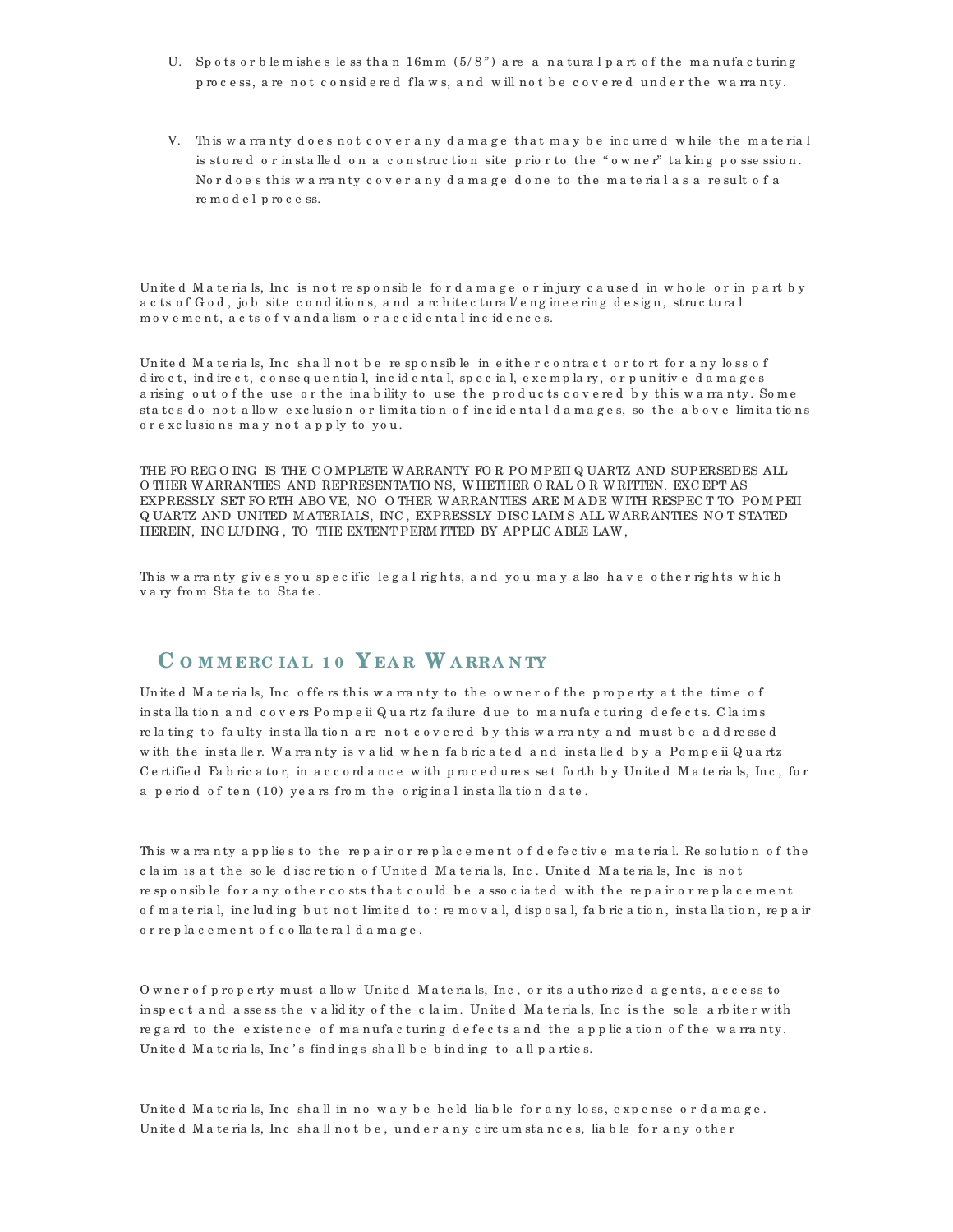damages, including but not limited to: indirect, punitive, lost profits, business interruption, or a ny other loss.

In no way, does United Materials, Inc make an express or implied warranty for the a p p ro p ria te ness of mate rial for a ny specific a p p lication or purpose.

### **TERMS A ND C O NDITIO NS:**

This wa rranty applies only to products that we reinstalled after August  $1^{st}$ , 2009

- Commercial property shall be defined as any property where commercial transactions occur or where the owner is not the primary occupant. This includes, but is not limited to: areas open to the general public, rental properties, buildings designed for business use, motels/hotels, and other temporary residence applications. I.
- United Materials, Inc has no responsibility or obligation with respect to the selection, installation, design, engine ering or construction of the installation.  $\prod_{i=1}^n$
- This warranty applies only to Pompeii Quartz surfacing materials that are supplied by United Materials, Inc. In no way does it apply to any other products or materials supplied by another manufacturer or supplier. Nor does it apply to any quartz products other than Pompeii Quartz.  $III.$
- This warranty does not cover any honed finishes used in a commercial application. I V.
- This warranty applies only to Pompeii Quartz surfacing materials that have been permanently installed in the interior of a commercial structure; and have not been moved or altered from the original installation. V.
- This warranty only covers materials that have been paid in full. VI.
- Pompeii Quartz must be maintained according to the Pompeii Quartz Care & Maintenance guidelines to be eligible under this warranty. Care and Maintenance guidelines are av ailable at: http://pompeiiquartz.com/tecnical.asp?sort=3  $VII.$
- within thirty (30) days of failure of Pompeii Quartz surfacing materials. To request service under this warranty, you must contact the company who sold you Pompeii Quartz or contact United Materials, Inc directly at 239-593-6995  $VIII.$
- order to get redress for your claim, you must agree to grant access to United Once Pompeii Quartz is installed, you must register your product within thirty (30) days by completing the online form at http://pompeiiquartz.com/warranty Materials, Inc or its authorized agents to inspect and assess the validity of the claim. You must additionally agree to cooperate with their effort to perform their obligations under this warranty.  $IX.$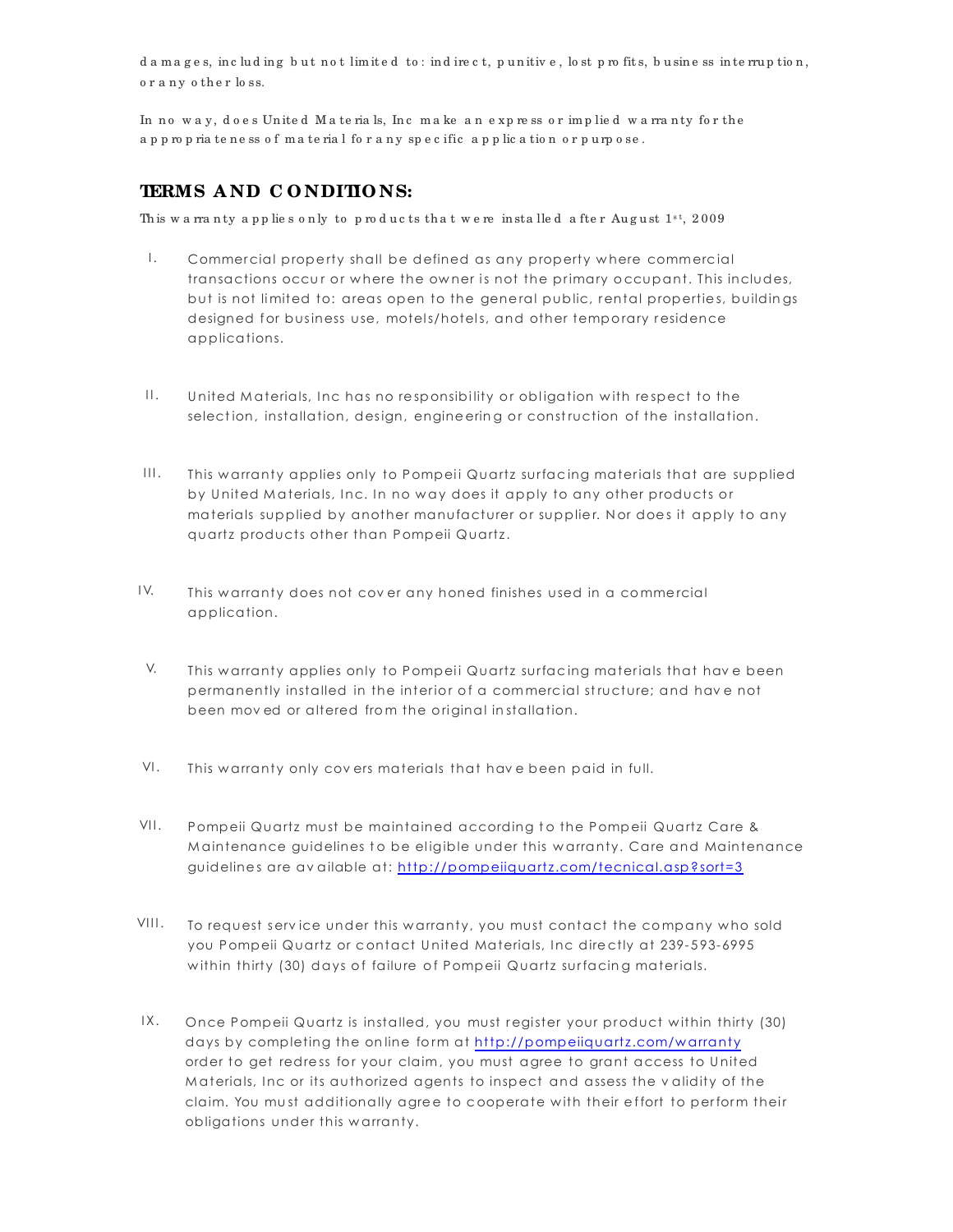- X. Once Pompeii Quartz is installed, you must register your product within thirty (30) claim. You must additionally agree to cooperate with their effort to perform their obligations under this warranty. days by completing the online form at http://pompeiiquartz.com/warranty. In order to get redress for your claim, you must agree to grant access to United Materials, Inc or its authorized agents to inspect and assess the validity of the
- XI. This warranty is not transferable. This warranty was issued to, and is only valid for, the original owner of the structure in which Pompeii Quartz was originally installed and expires upon transfer of ownership of the property.
- XII. In the event that Pompeii Quartz surfacing materials fail due to a manufacturing United Materials, Inc. No one is authorized to make any claims or promises outside defect, United Materials, Inc will, at its sole discretion, repair or replace such materials. United Materials, Inc cannot guarantee an exact color match to existing product. All decisions regarding this warranty are at the sole discretion of of this document on behalf of United Materials, Inc.
- XIII. United Materials, Inc makes no claims as to Pompeii Quartz conforming to any local laws, building or safety codes, or design restrictions. It is the sole responsibility of the owner and/or designer to ensure the application meets any local code restrictions.
- XIV. Customer selection or design choices, such as color, finish, and application are not cov ered by this warranty. Installation constitutes acceptance.

### **Exc lusio ns**

- A. This warranty does not cover Pompeii Quartz products installed in any outdoor a p p lic a tio n .
- B. Pompeii Quartz is designed to provide a life time of use. However, improper use, a p p lic a tion, or in sta lla tion w ill shorten the life span of the product, and will not be c o v e re d b y this wa rranty. Such a c tions include, but a renot limited to: m ishand ling of the product, excessive heat or uneven exposure to weather c o n d itio n s, p h y sic a l o r c h e m ic a l a b u se, d a m a g e fro m impropercare and m a intenance, or failure to follow proper in stallation practices.
- C. This warranty does not cover scratches, marring by chemicals, impact damage, or se a m a p p e a rance or p e rformance.
- D. This wa rranty does not cover Pompeii Quartz products used as flooring material.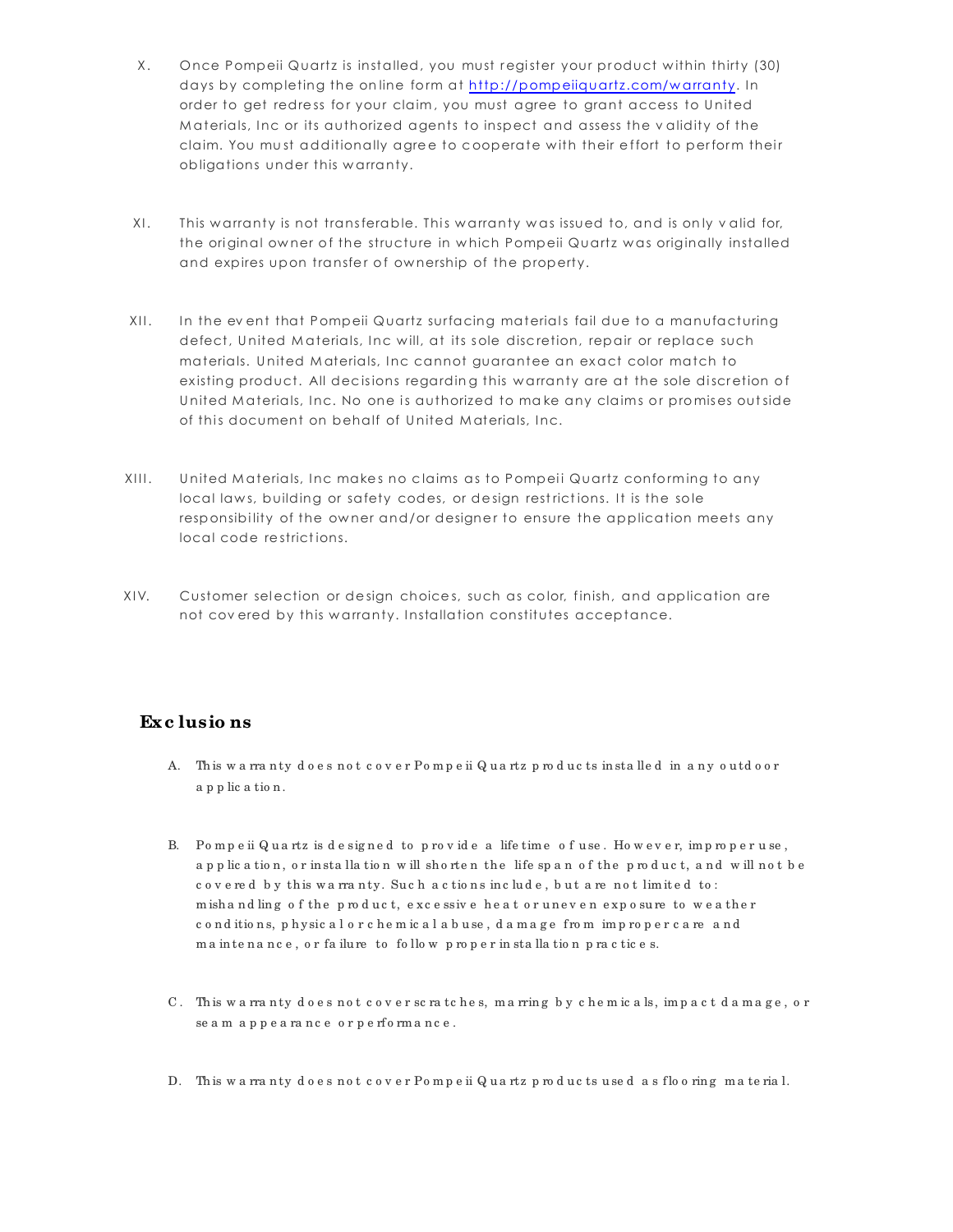- E. This wa rranty does not cover damage caused while securing mechanical fasteners d ire c tly to the product.
- F. This wa rranty does not cover damage to the product caused by the installation of sinks and/orhard ware.
- G. This wa rranty does not cover mitered edges where the joint is not cut correctly.
- H. This warranty does not cover routine maintenance, such as the removal of water spots and stains, or damage that could have been avoided by performance of ro u tine ma intenance and daily care. Pompeii Quartz care and maintenance g u id e lin e s a re a v a ila b le a t: w w w .p e n ta lo n lin e .c o m / Po m p e ii Q u a rtzc a re .h tm l
- I. This wa rranty does not cover failures due to inadequate support of the in sta lla tion, including, without limitation: base structures, as well as overhangs in e xc e ss o f 12 " fo r 3c m m a te ria l.
- J. This warranty does not cover damage that is the result of "dry" cutting or p o lish in g , su c h a s c h ip s a n d c ra c ks.
- K. This warranty does not cover damage caused by failure to follow the minimum re quire ments for edge details.
- L. This wa rranty does not cover in stallations of Pompeii Quartz by non-licensed Po m p e ii Q u a rtz in sta lle rs.
- M. This wa rranty does not cover failures that are the result of the fabricator or in stallerd eviating from the recommended in stallation guidelines put forth by United Materials, Inc for Pompeii Quartz.
- N. Fa b ric a to rs, as p a rt of the fab ric a tion and installation p rocess, are required to v isua lly in sp e c t e a c h sla b , b o th p rio r to fa b ric a tio n a n d a g a in p rio r to in sta lla tio n ; using the inspection criteria provided to them for Pompeii Quartz by United M a te ria ls, Inc. Any defects that we reidentifiable through the visual inspection p rocess, but we re in stalled anyway, are the responsibility of the fabric ator and w ill not be covered under this warranty.
- O. This warranty does not cover damage or flaws in the material that are the result of struc tural d e g radation, or m od ific ation by the fabric ator including, but not limited to : b e nd ing, c urv ing, milling, or reducing the thic kness of the material.
- P. This wa rranty does not cover the alteration of any factory applied finish, nor does it cover honed surfaces in any commercial application.